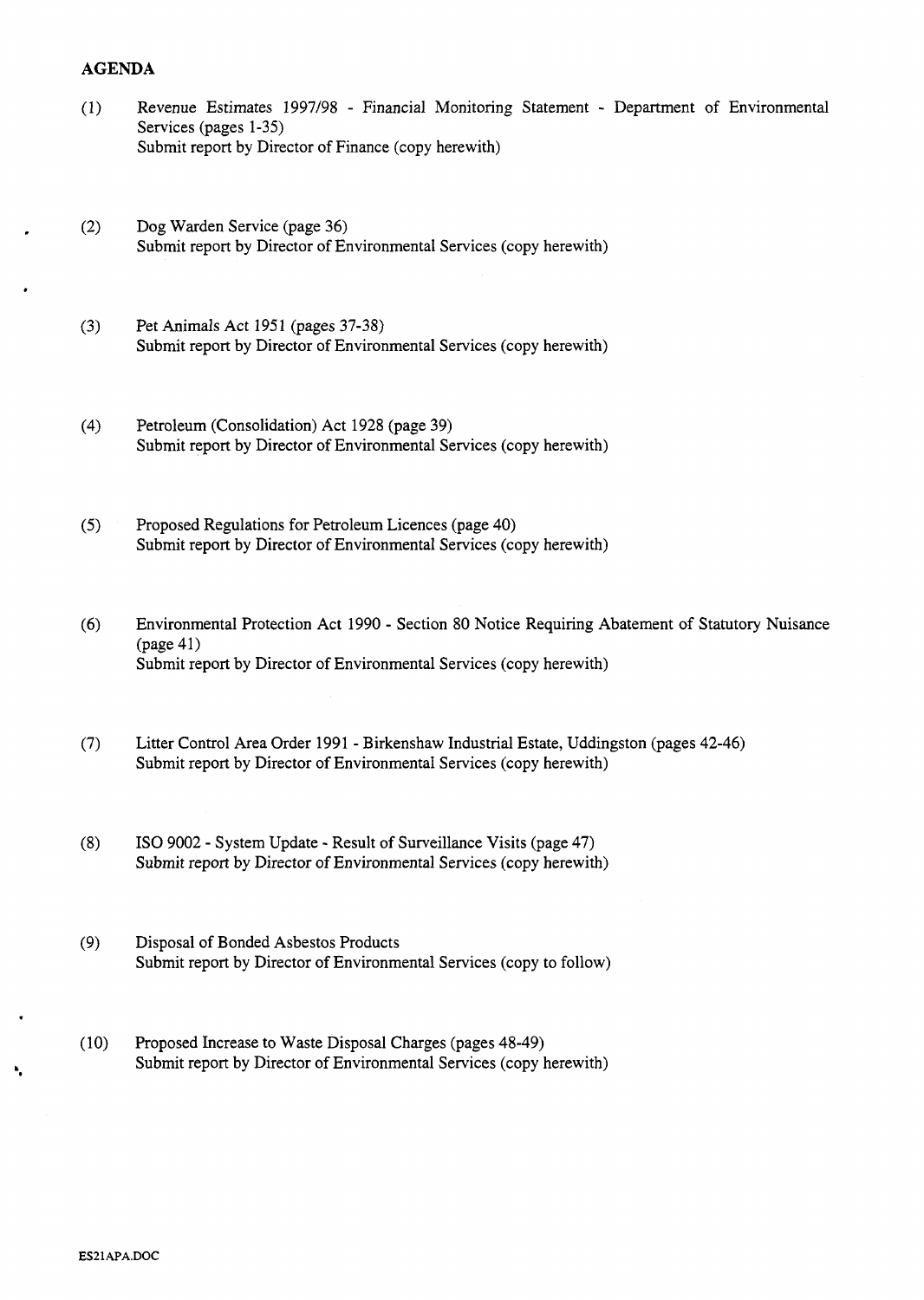.

Ļ.

- (1 **1)** Wastepaper Recycling Agreement with Stirling Recycling Limited (pages 50-5 1) [Submit report by Director of Environmental Services \(copy herewith\)](HTTP://mars.northlan.gov.uk/xpedio/groups/public/documents/report/044275.pdf)
- (12) [Refuse Collection Methods for Householders with Special Needs \(pages 52-53\)](HTTP://mars.northlan.gov.uk/xpedio/groups/public/documents/report/044277.pdf)  Submit report by Director of Environmental Services (copy herewith)
- [\(13\) Working in Partnership with the Motor Trade \(page 54\)](HTTP://mars.northlan.gov.uk/xpedio/groups/public/documents/report/044278.pdf)  Submit report by Director of Environmental Services (copy herewith)
- (14) Motherwell Consumer Advice Centre (page 55) [Submit report by Director of Environmental Services \(copy herewith\)](HTTP://mars.northlan.gov.uk/xpedio/groups/public/documents/report/044279.pdf)
- [\(15\) Purchase of Mobile Laboratory for Air Quality Monitoring \(page 56\)](HTTP://mars.northlan.gov.uk/xpedio/groups/public/documents/report/044280.pdf)  Submit report by Director of Environmental Services (copy herewith)

## (16) Tenders

- (a) [Tender for the Purchase of Janitorial and CEC Supervisor Uniforms \(pages 57-61\)](HTTP://mars.northlan.gov.uk/xpedio/groups/public/documents/report/044281.pdf)  Submit report by Director of Environmental Services (copy herewith)
- (b) Lease of Additional Vehicles [Submit report by Director of Environmental Services \(copy to follow\)](HTTP://mars.northlan.gov.uk/xpedio/groups/public/documents/report/044288.pdf)
- (c) Landfill Site at Auchinlea (pages 62-63) [Submit report by Director of Environmental Services \(copy herewith\)](HTTP://mars.northlan.gov.uk/xpedio/groups/public/documents/report/044282.pdf)
- (17) Water (Scotland) Act 1980 Request by West of Scotland Water Authority for Relaxation (pages 64-72) [Submit report by Director of Environmental Services \(copy herewith\)](HTTP://mars.northlan.gov.uk/xpedio/groups/public/documents/report/044283.pdf)
- (1 **8)** Consultation Documents
	- (a) **Part** IIA Environmental Protection Act: Radioactively Contaminated Land Response to Consultation by the Scottish Office (pages 73-74) [Submit report by Director of Environmental Services \(copy herewith\)](HTTP://mars.northlan.gov.uk/xpedio/groups/public/documents/report/044284.pdf)
	- (b) Proposed Ground Water Regulations Consultation by the Department of the Environment Transport and the Regions [Submit report by the Director of Environmental Services \(copy to follow\)](HTTP://mars.northlan.gov.uk/xpedio/groups/public/documents/report/044289.pdf)